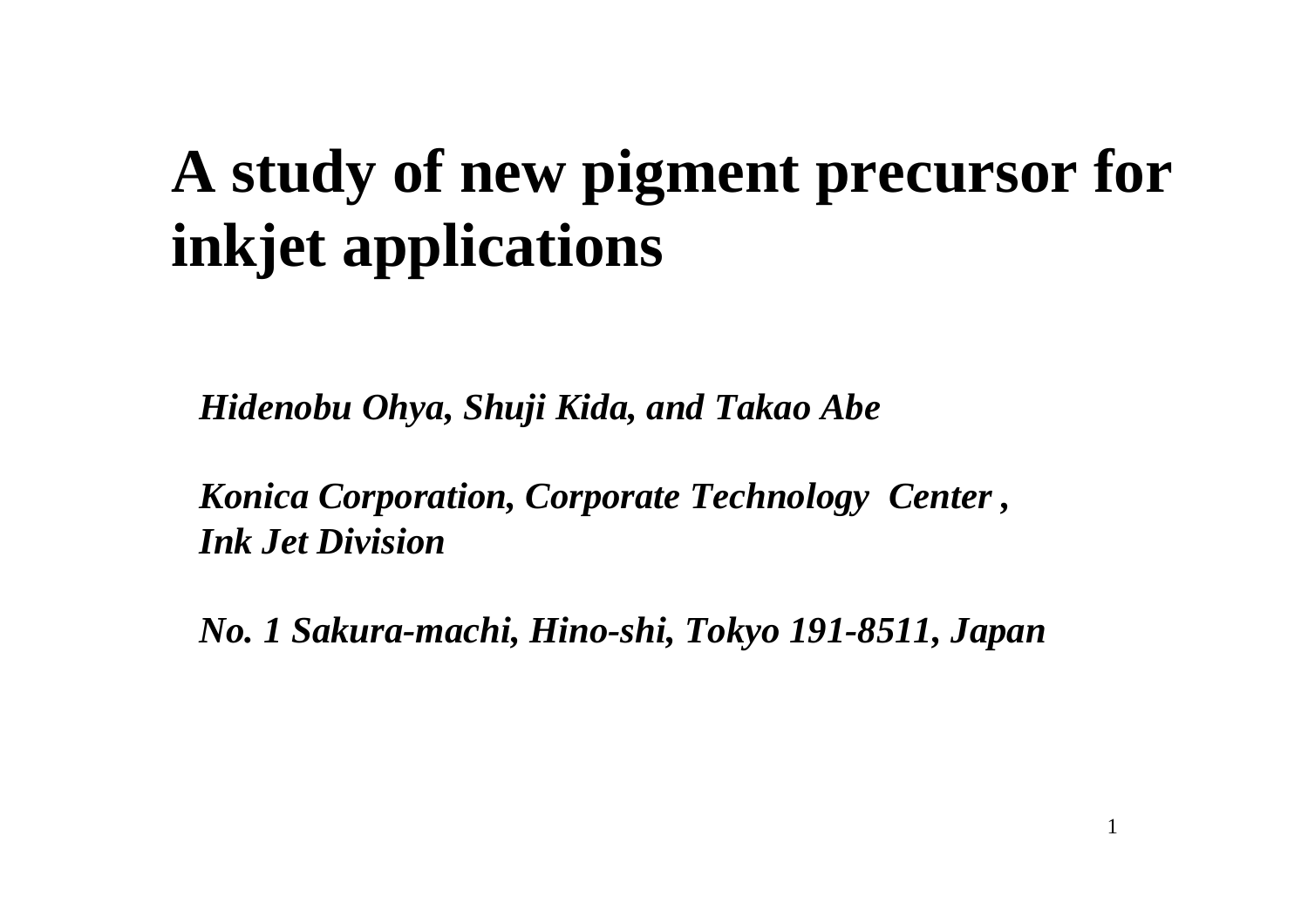# Two general categories; a dye-based ink and a pigment-based ink

#### Table1 Evaluation of printed images

| <b>Ink</b> | Light fastness | Gloss | Rubbing<br>resistance |
|------------|----------------|-------|-----------------------|
| Pigment    | excellent      | low   | poor                  |
| <b>Dye</b> | poor           | high  | good                  |

Demand for color materials combining higher image stability with higher image quality is so high.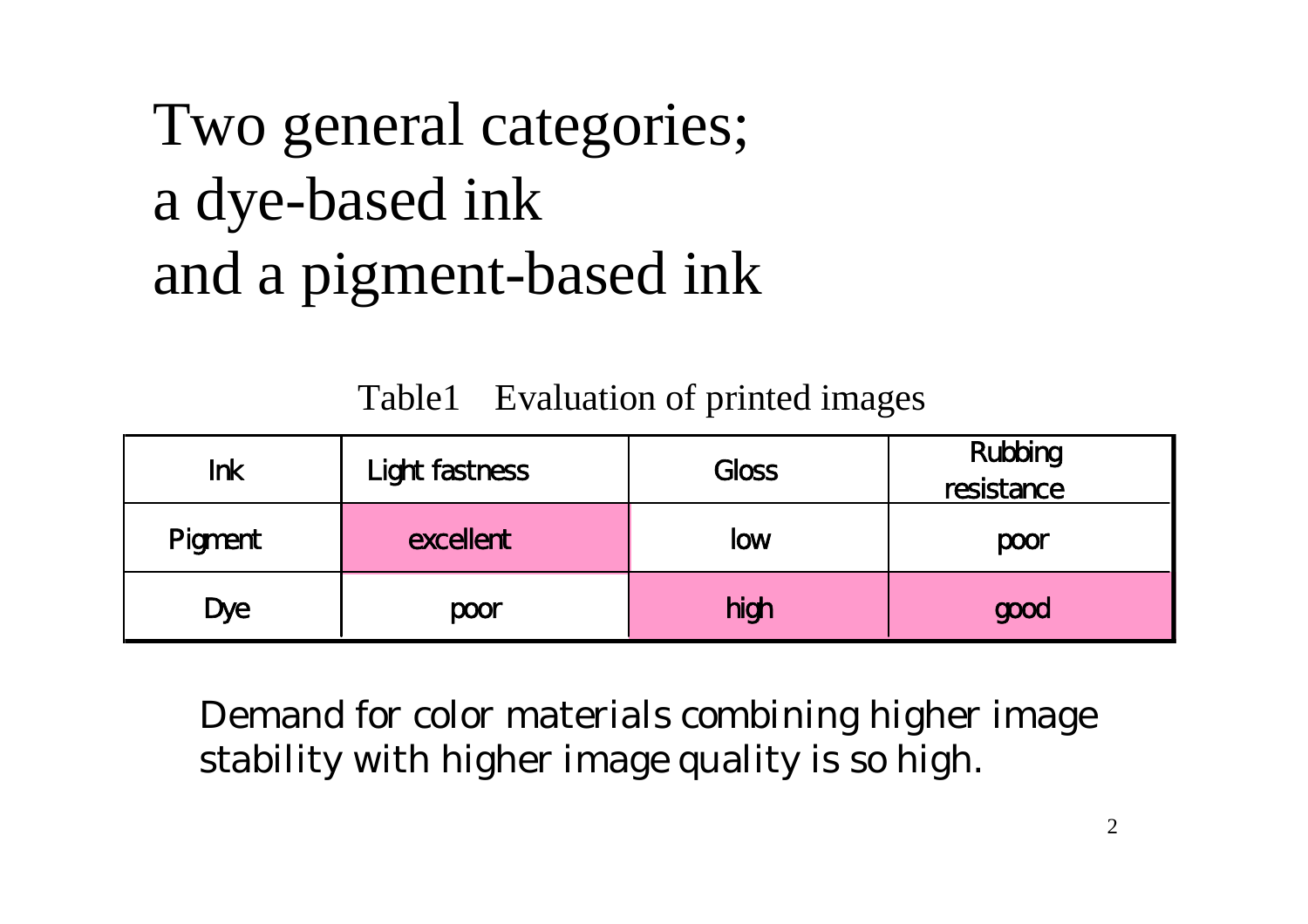# Cross-sectional microscopic image of each printing medium

Pigment(particle average size is about 100-150nm) remains on the surface of media mainly.

So the image has poor rubbing resistance, and the roughness of surface of printing media leads low gloss.

If pigment spread inside of printing media,gloss and rubbing resistance are getting better?

Fig.1



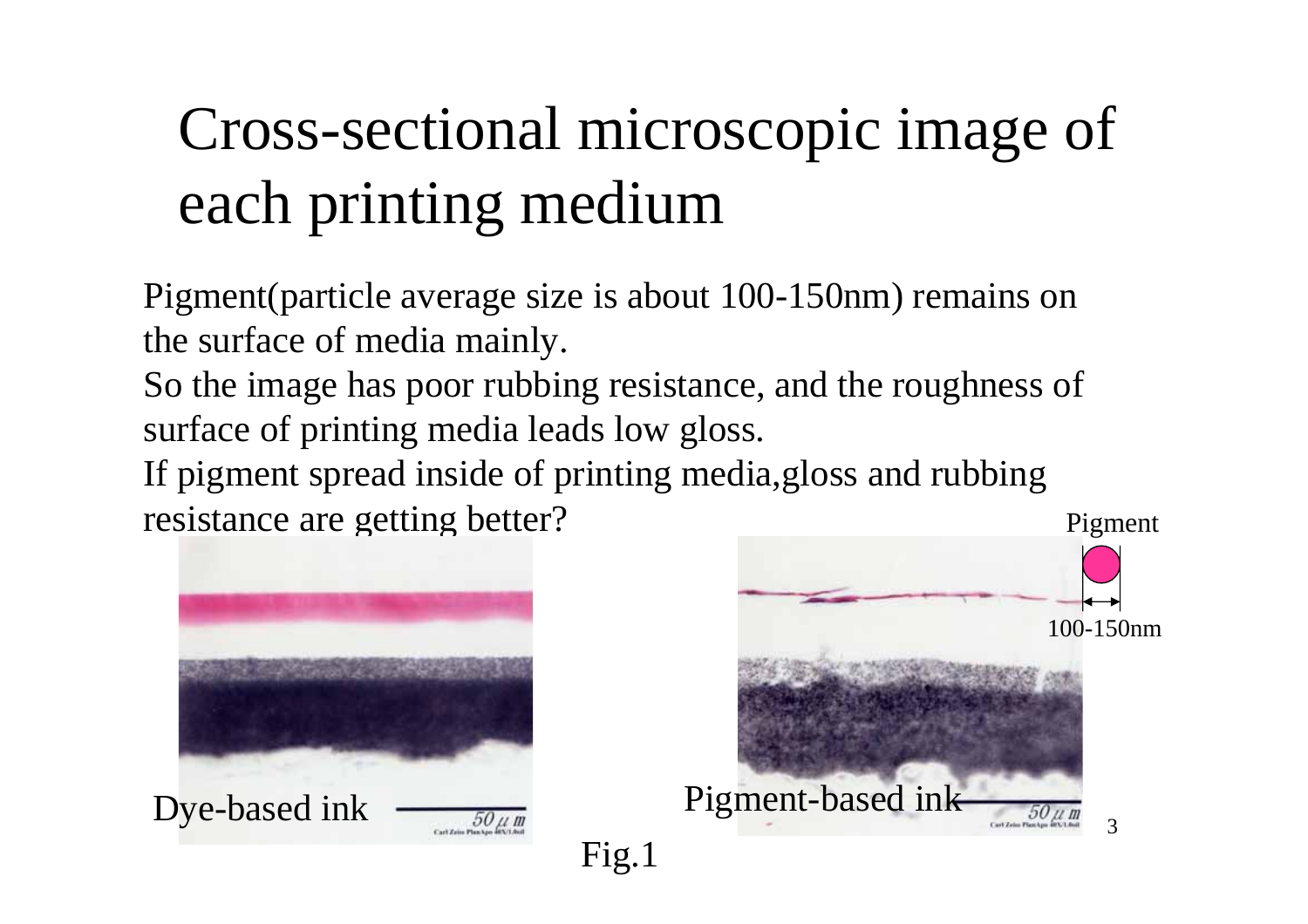#### How to have pigment particles penetrate into the inside of printing media?

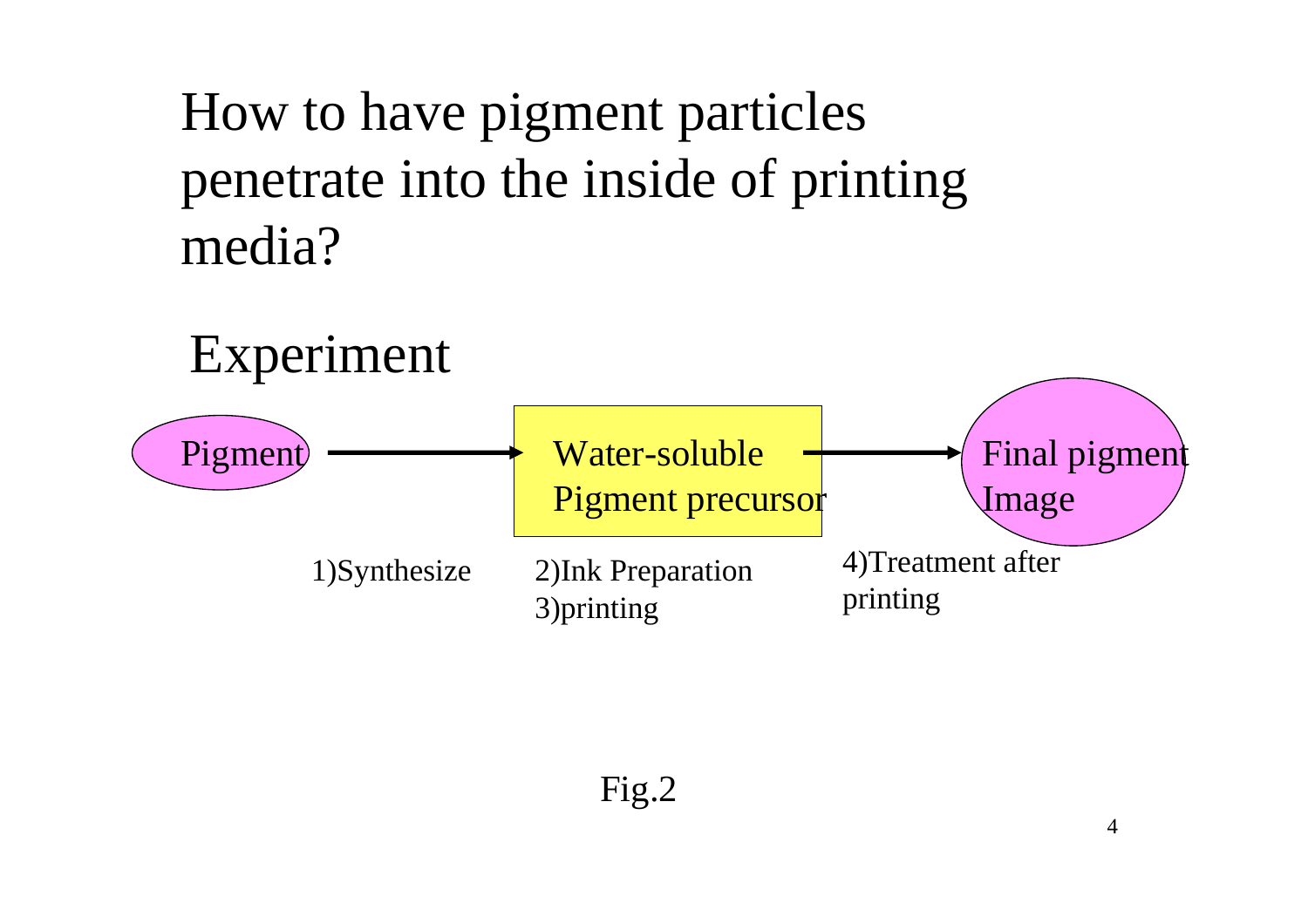#### Design of water-soluble pigment precursor  $\bf C$

N

O

 $\mathsf{SO}_3\mathsf{Na}$ 

O

 ${\rm A}$ 

N

Os

O

B

 $\mathsf{SO}_3\mathsf{Na}$  $\mathsf{CH}_3$ Easy to synthesize,and good stability in water. B

A is protected by C group to increase water solubility,owing to prevent the aggregation of molecules. Fig.3

 $\boldsymbol{C}$ 

 $\mathsf{CH}_3$ 

 $\bm{\mathsf{A}}$ 

B;Water-soluble radical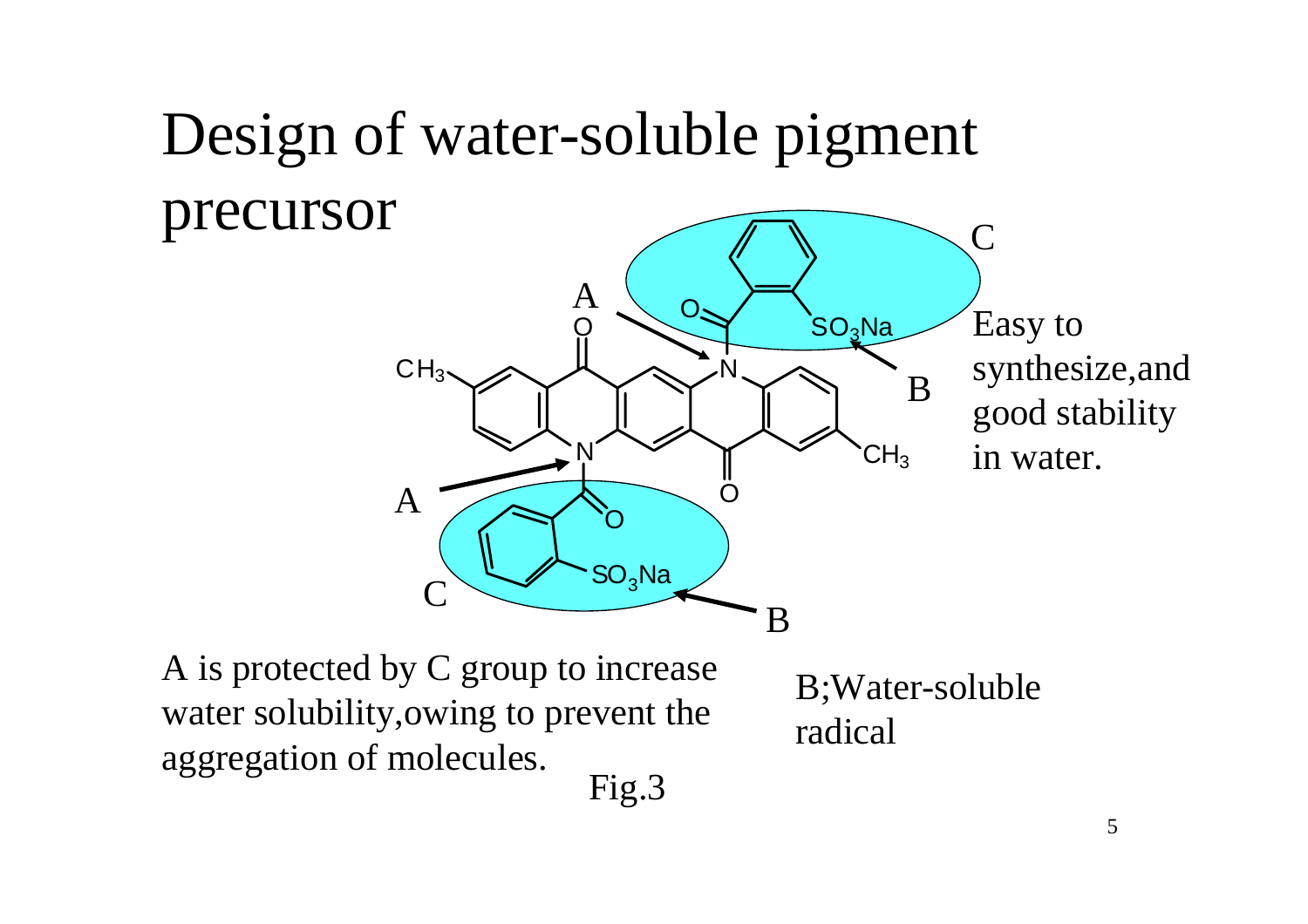#### Synthesize of pigment precursor



Fig.4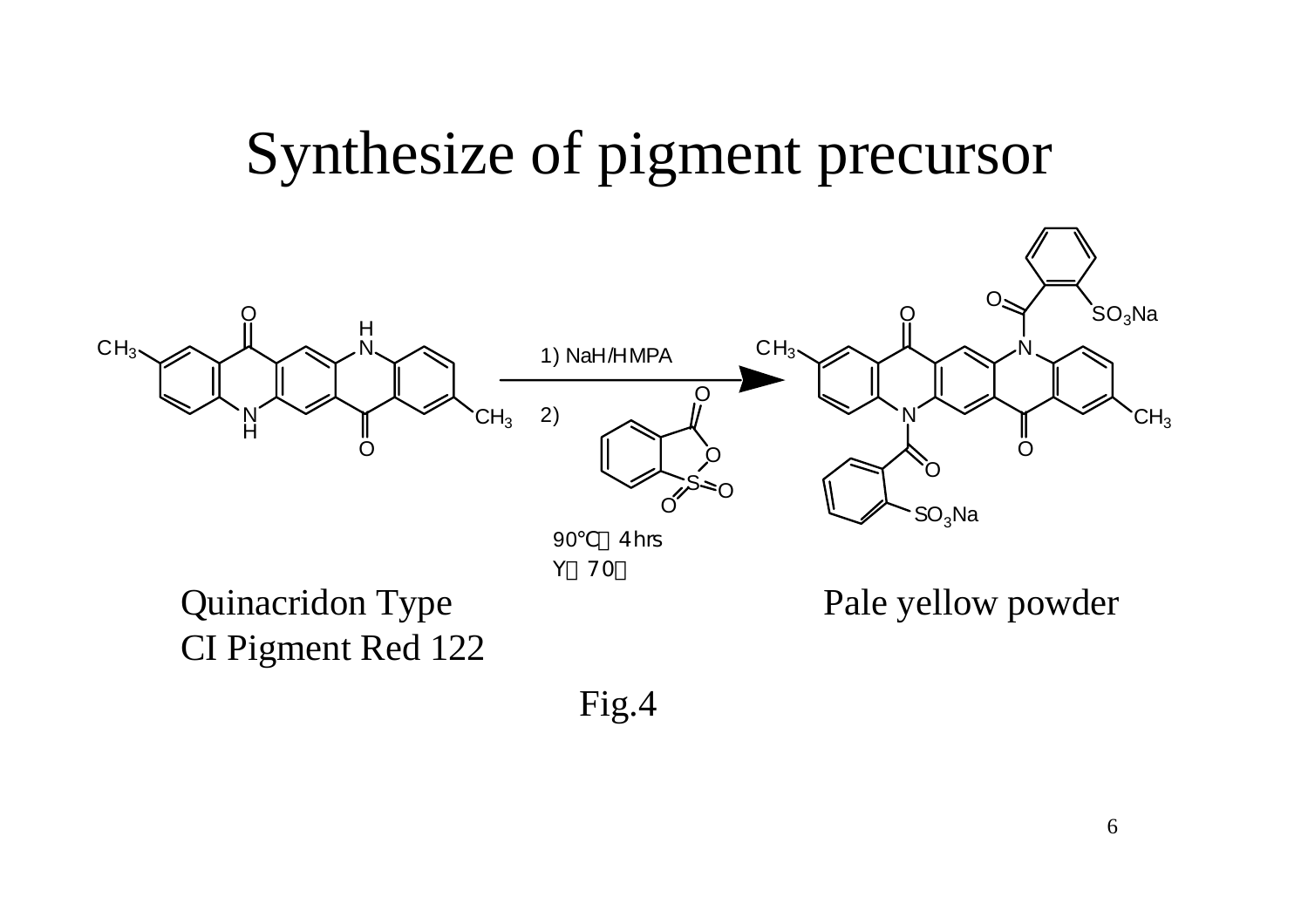## Stability of pigment precursor

Stability of this precursor in various pH has been studied. In alkali condition, or neutral condition this precursor is stable. Fig 5 shows the stability of the precursor in alkali condition(pH10).



Fig.5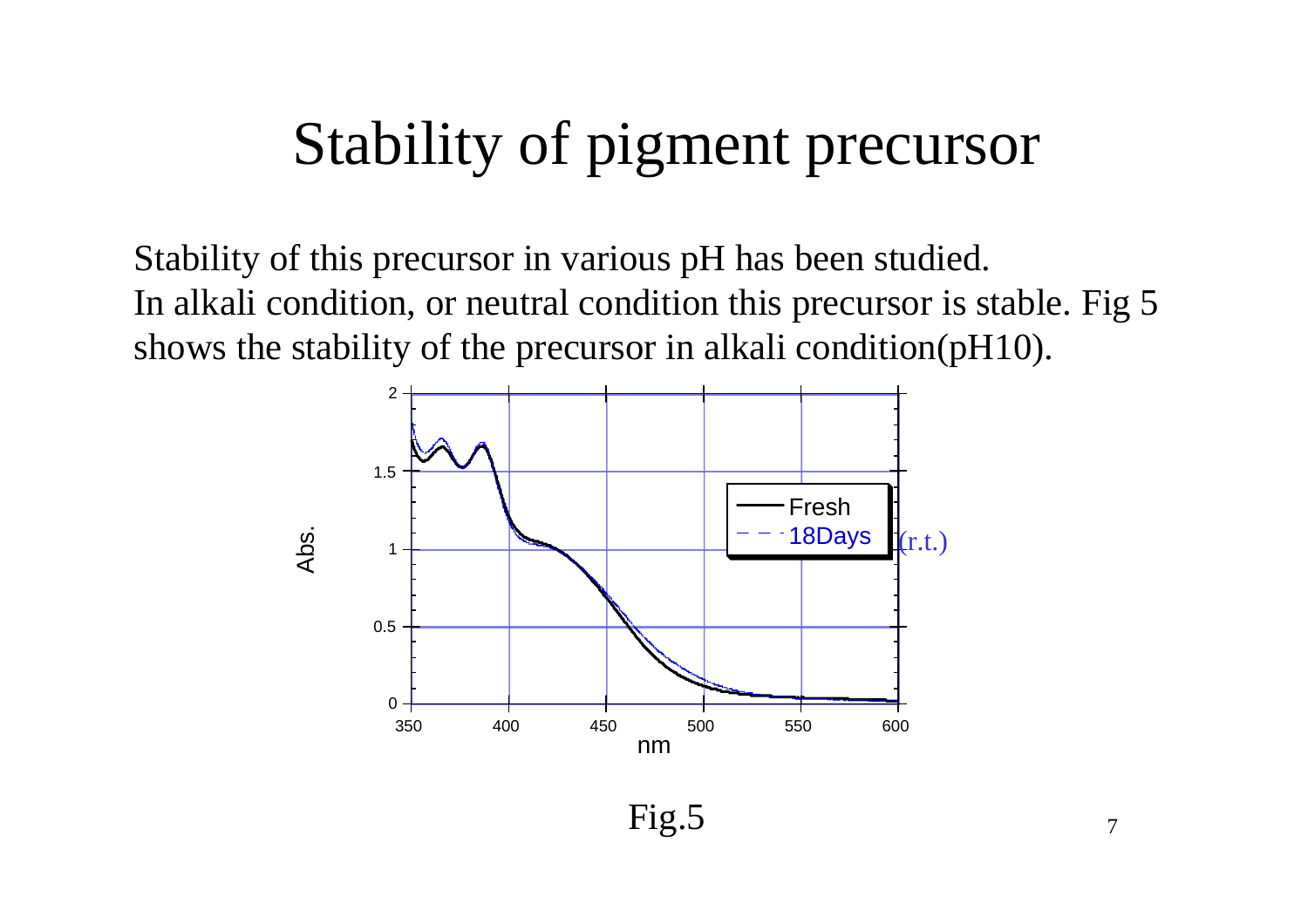## Ink preparation and printing

1 This ink can be prepared easily as dye-based ink.

Ink formulationPigment Precursor (6%) Diethylene Glycol(10%) Glycerin(10%), Triethylene Glycol Mono-n-butylEther(10%) Nonionic surface-active agent(0.1%) Deionized Water(63.9%)

2 Print test Media :Konica Inkjet Paper Photolike Q P Printer :Epson printer(piezo)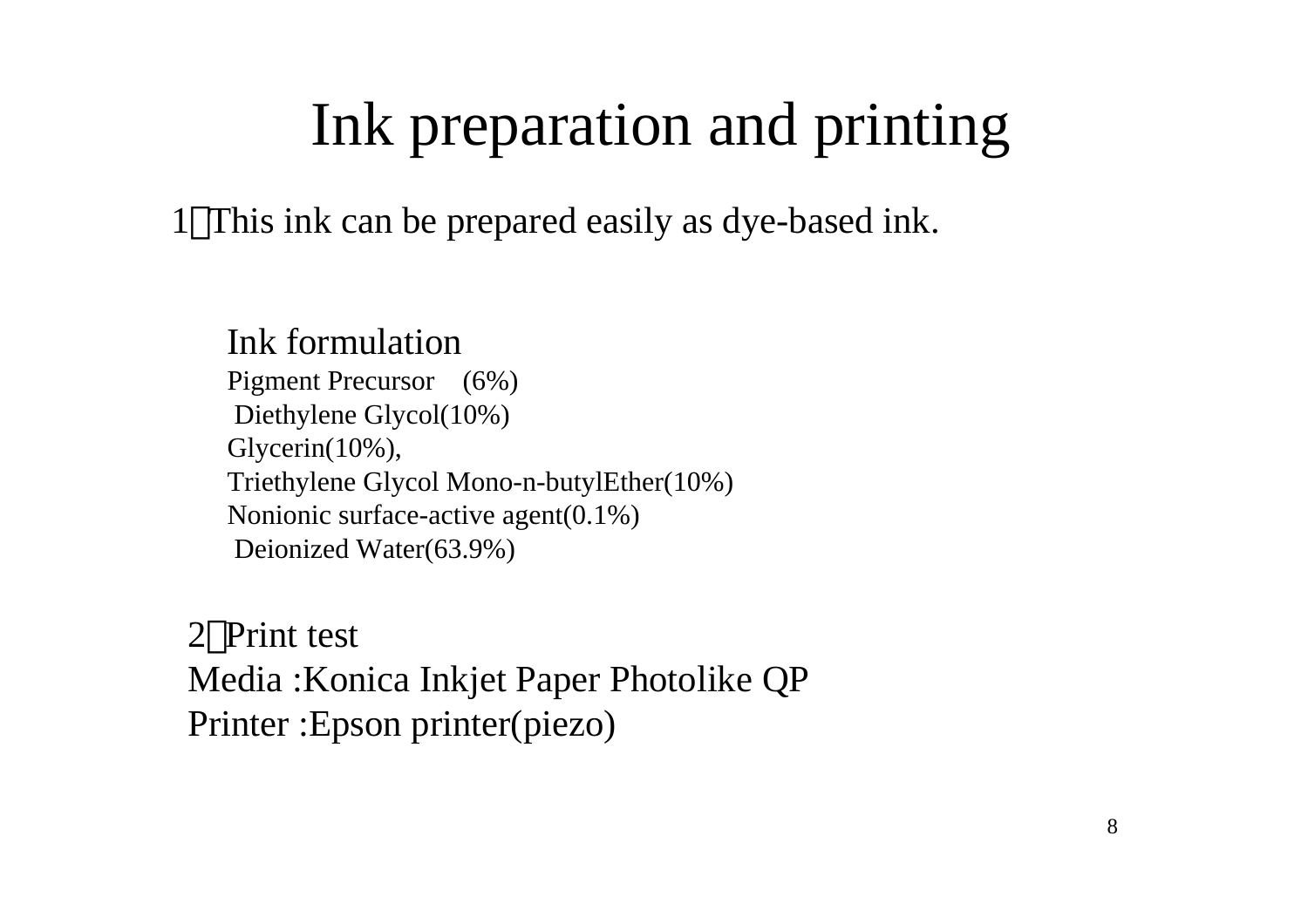# Treatment after printing to change the precursor to stable pigment.

1) Reaction Deprotection of the protecting groups (hydrolysis of the amido bonding)



2) Condition Adding the catalyses and heating.

Catalyses: dil.sulfonic acid p-TsOH/water Heat: 90-130 a few seconds (Commercial laminator was used)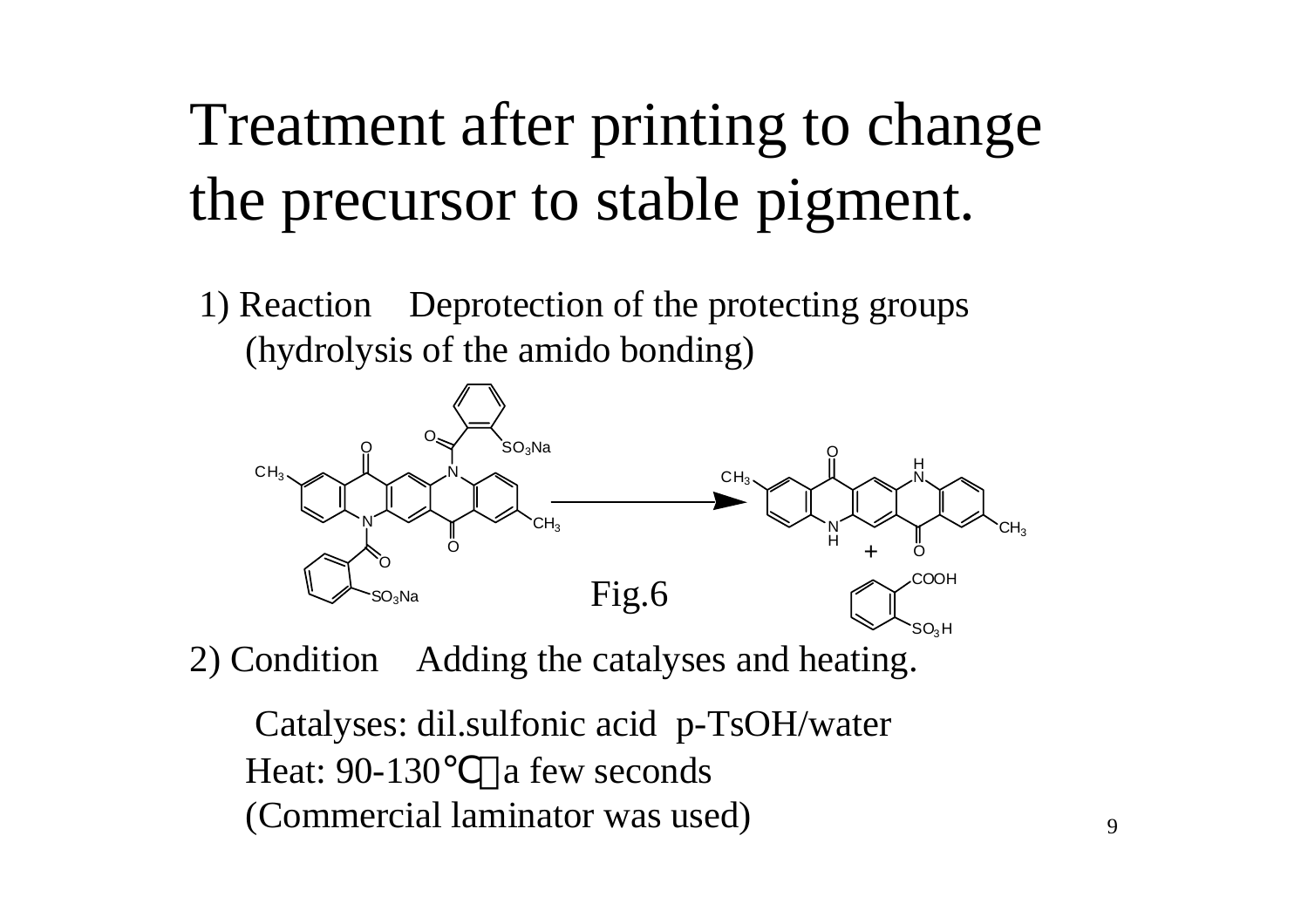#### Reflection spectra

Two spectra are almost same.

O.D.

This fact indicates the pigment precursor changed to CI Pig. Red 122

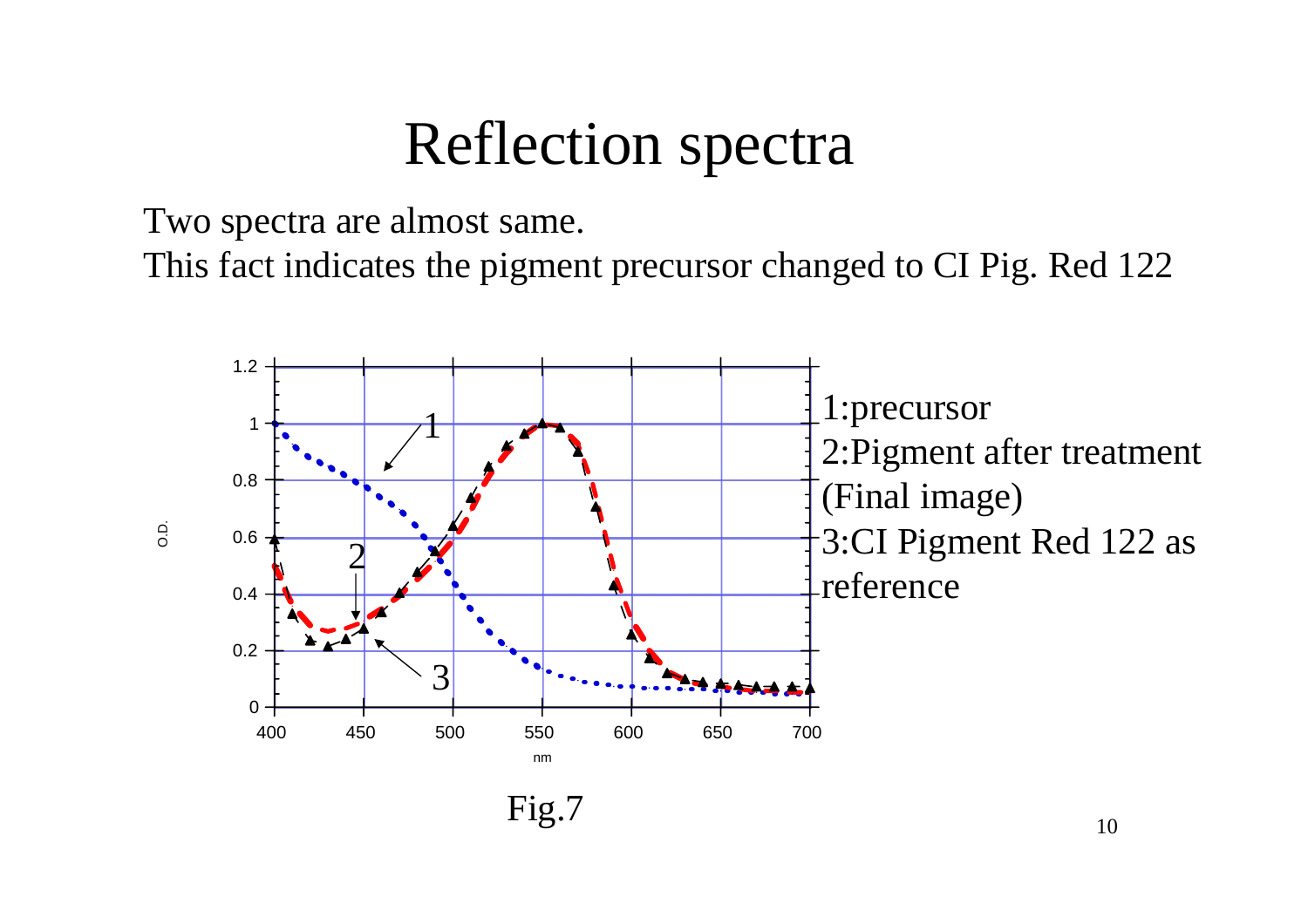### Light fastness

The light fastness has been observed. The level light fastness is between dye-based ink and conventional pigment-based ink

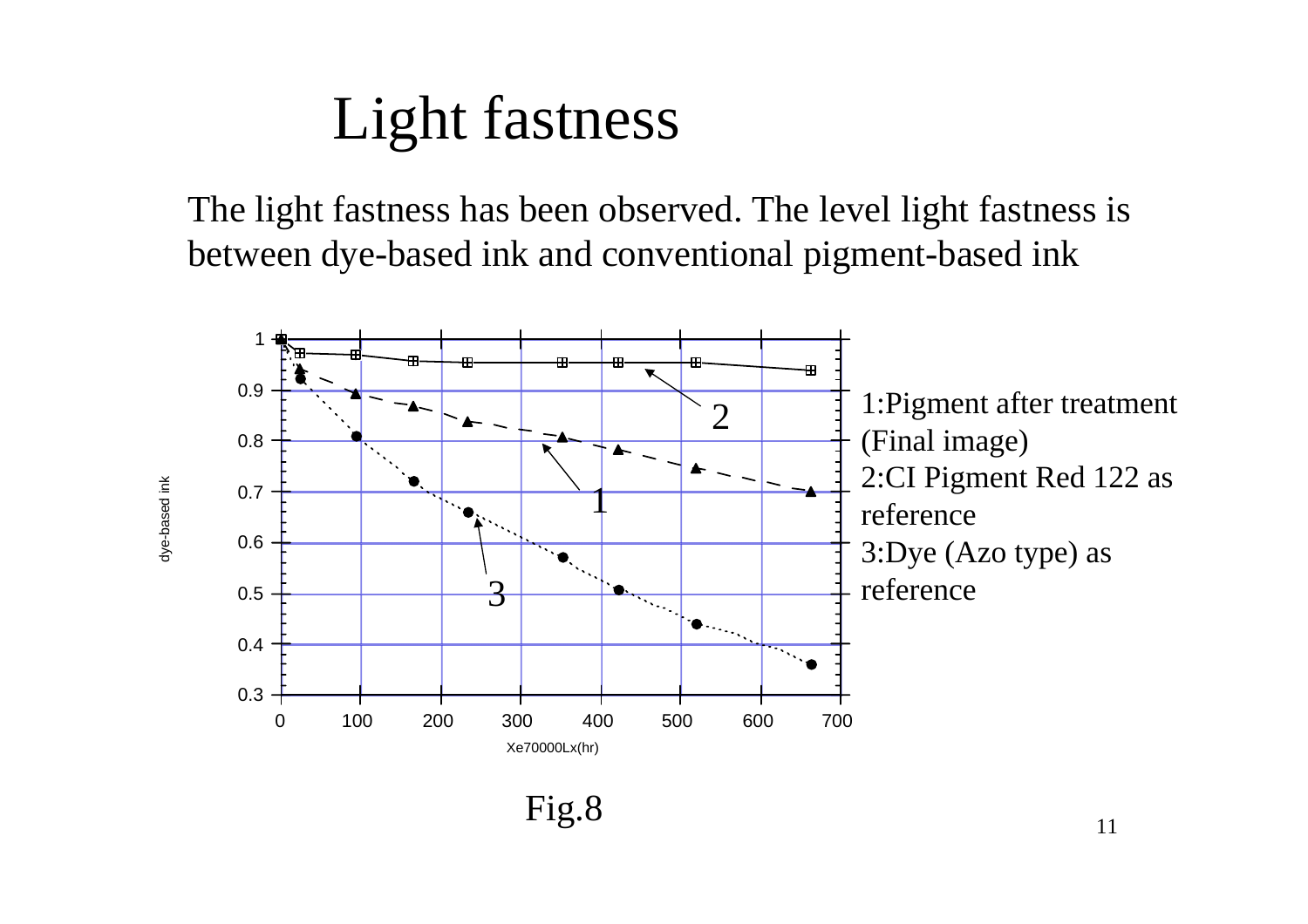#### Cross-sectional microscopic images

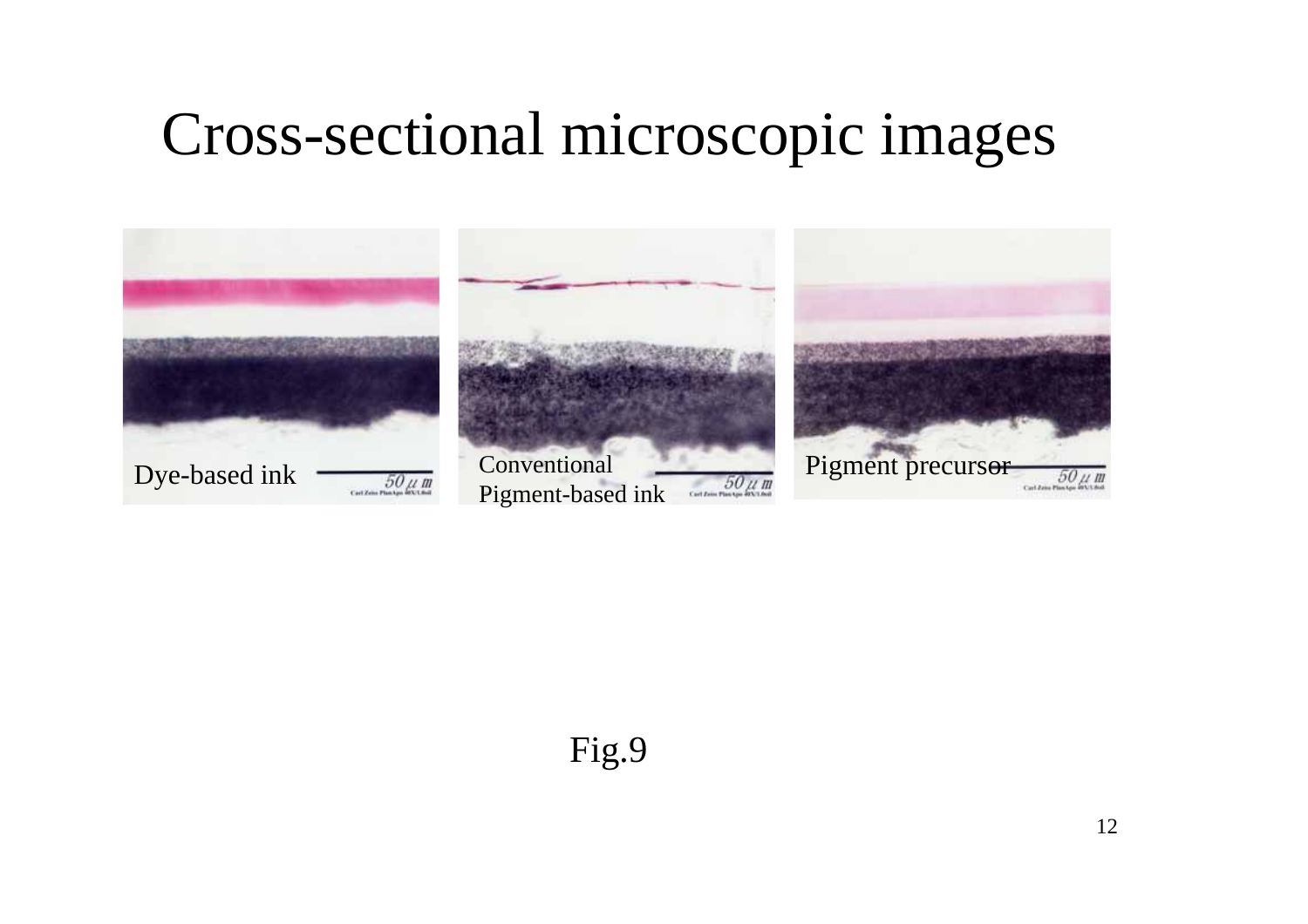#### Evaluation of printed images

#### Table 2

| <b>Ink</b>               | Light fastness | Gloss      | <b>Rubbing resistance</b> |
|--------------------------|----------------|------------|---------------------------|
| Pigment<br>precursor     | good           | high       | good                      |
| Convention<br>al Pigment | excellent      | <b>low</b> | poor                      |
| <b>Dye</b>               | poor           | high       | good                      |